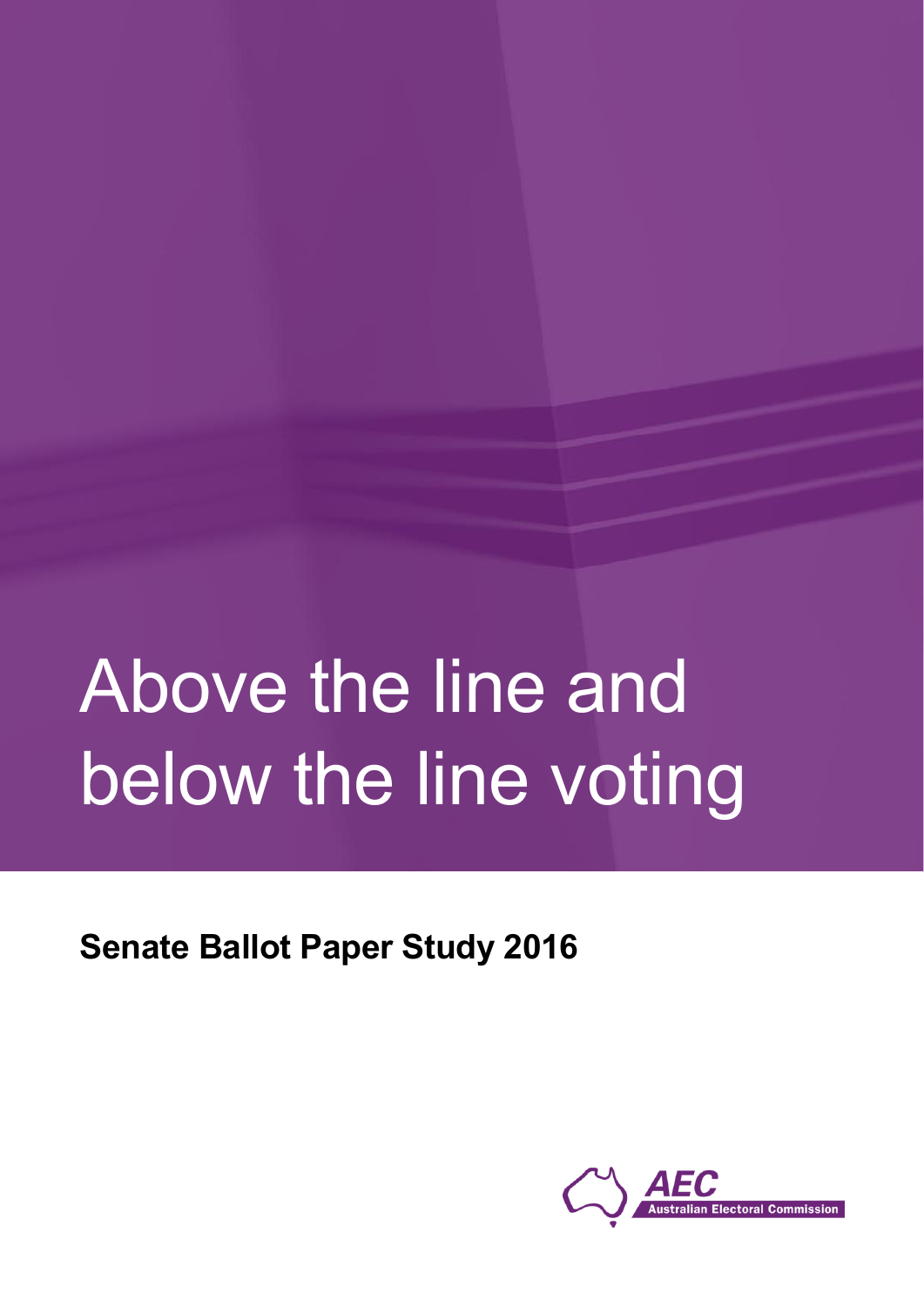## Contents

#### **Tables**

| Table 1. Rates of above the line voting by state/territory, 2001-2016 Senate elections7         |  |
|-------------------------------------------------------------------------------------------------|--|
| Table 2. Numbers of options and voting rates for above the line and below the line voting, 2016 |  |
| Table 3. Correlation between number of candidates and above the line voting rates, 1984–2016    |  |

## **Figures**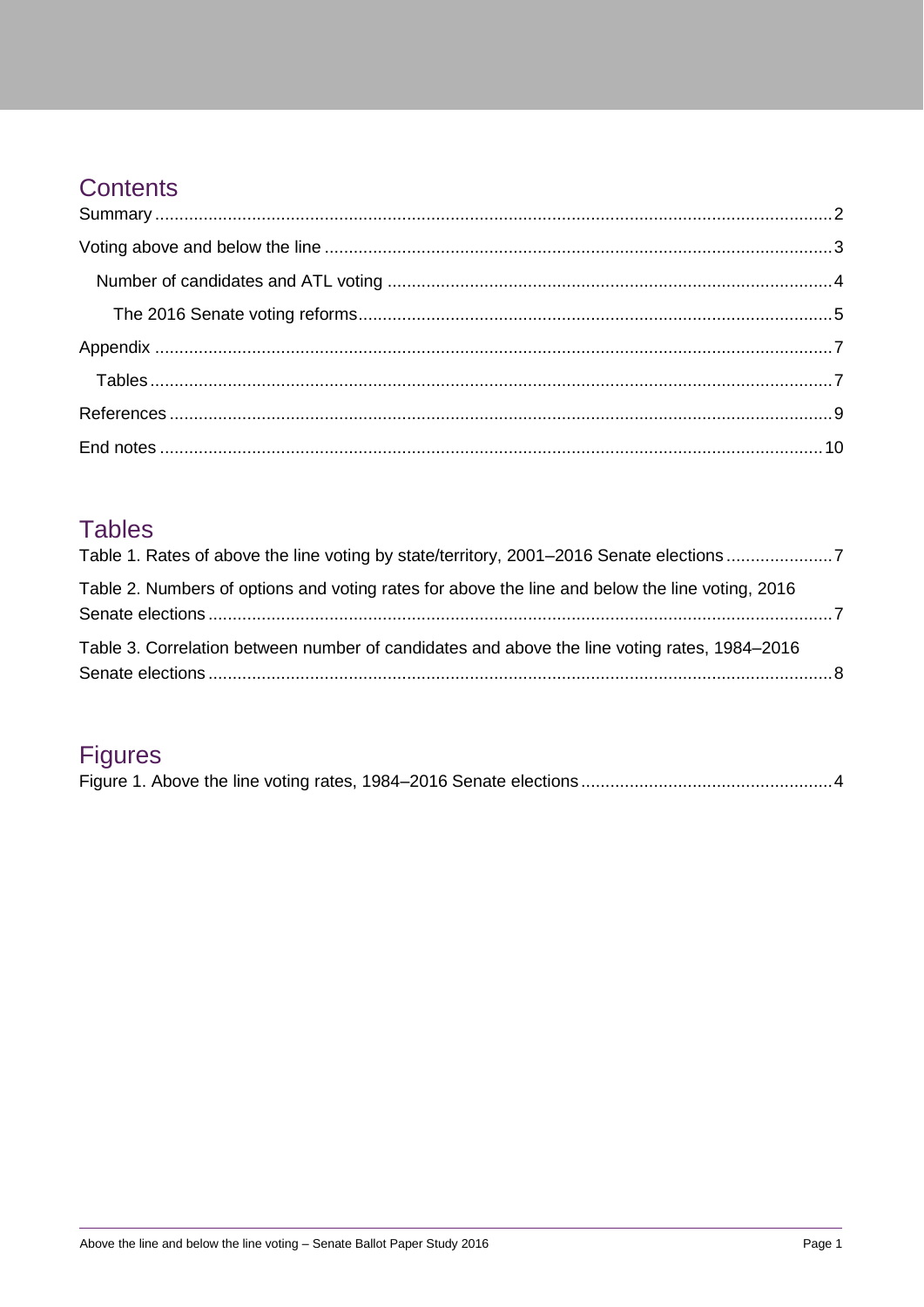# <span id="page-2-0"></span>**Summary**

- From 1983 to early 2016 the Senate voting system required Full Preferential Voting. To vote in this system voters could either
	- Place a single '1' above the line (ATL) to adopt the preferences from a Group Voting Ticket (GVT) formulated by their selected group, or
	- Number every candidate box below the line (BTL).
- Under the 1983–2016 voting system there was a strong positive relationship between the number of Senate candidates and the rate of ATL voting. The more populous states tended to have more candidates and higher rates of ATL voting. Further, the strength of the effect of the number of candidates on ATL voting increased as the number of candidates increased.
- The introduction of Partial Preferential Voting (PPV)<sup>1</sup> in the Senate prior to the 2016 federal election increased the numbering requirement for ATL voting while also reducing the numbering requirement for BTL voting. This substantially increased the relative ease of voting **BTL.**
- As expected, this led to a higher national rate of BTL voting, with ATL voting rates falling even in States where candidate numbers rose. However, states with high candidate numbers still had higher rates of ATL voting than other states.
	- This was likely influenced by the physical size of ballot papers and voting habits in those jurisdictions.
- The 2016 change in the Senate voting system substantially reduced the influence of candidate numbers on ATL/BTL voting rates. As a result, other factors are likely to be more important drivers of ATL/BTL voting rates in future elections.
- With voter behaviour likely to change further in subsequent elections (as voters, parties and candidates adjust to the new system), there is only a limited basis on which to forecast levels of ATL or BTL voting for the next Senate elections.
- Changes in the composition of the Senate subsequent to the 2016 federal election have not been incorporated into analyses but would not affect the overall findings.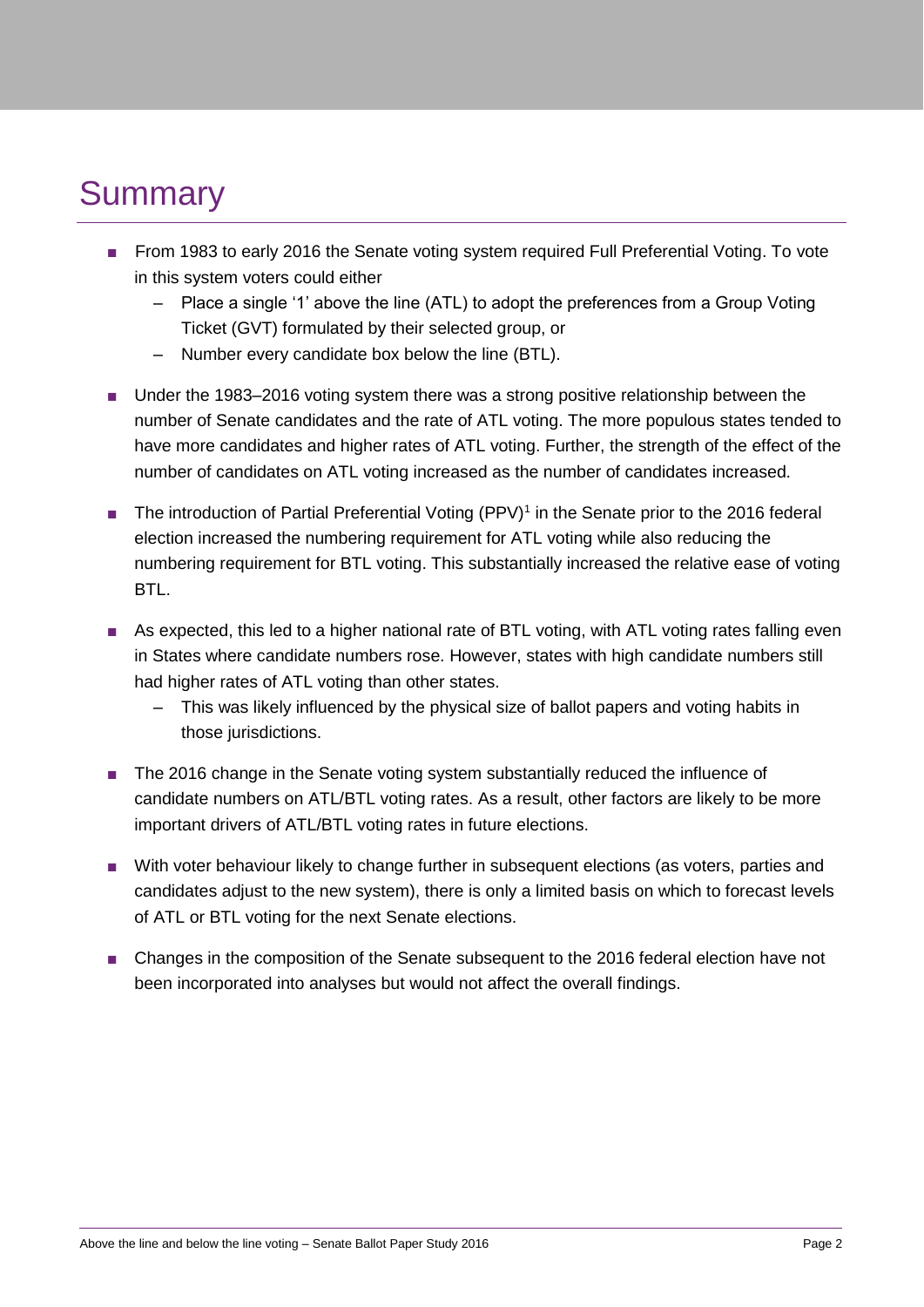# <span id="page-3-0"></span>Voting above and below the line

This paper provides a comparison between state and territory rates of above and below the line voting<sup>2</sup> from 1984 to 2016.<sup>3</sup> It also examines the impact of the number of candidates running for election on variations in rates.

Senate ballot papers are divided in two by a thick, black horizontal line, and are classified as either 'above the line' (ATL) or 'below the line' (BTL) votes based on the preferences used for the purposes of counting. ATL voting was introduced at the 1984 federal election in response to high levels of informal voting at previous Senate elections. Electors casting ATL votes adopt preferences provided by their selected group(s), while electors casting BTL votes assign preferences to individual candidates.

Under both the 1983 (used for Senate elections between 1984 and 2014) and 2016 legislation precedence is given to preferences expressed below the line. As a result, papers marked both above and below the line are classified as follows:

- If the BTL preferences are formal, the ballot paper is treated as a 'BTL'
- If the BTL preferences are informal, and the ATL preferences are formal, the ballot paper is treated as 'ATL'
- If neither set of preferences is formal, the ballot paper is deemed informal.

For the 1984 to 2013 federal elections (and the 2014 Senate election for Western Australia), electors were required to place either a single '1' above the line to adopt the preferences from a Group Voting Ticket (GVT) lodged by their selected group, or number every candidate box below the line in order of their individual preferences.

From the 2016 federal election, electors are now required to either number at least six boxes above the line to adopt the preferences shown within their selected groups on the Senate ballot paper, or number at least twelve candidate boxes below the line in the order of their individual preferences.

As shown in the following chart, the vast majority of Senate ballot papers are ATL votes, and the only elections in which the rate of ATL voting did not increase were in 1996, 2010 and 2016. The 2016 ATL rate was the lowest since 1990. The major factor contributing to this decline is likely to be the 2016 changes to the number of required preferences which made voting BTL much less burdensome while increasing the complexity of voting ATL.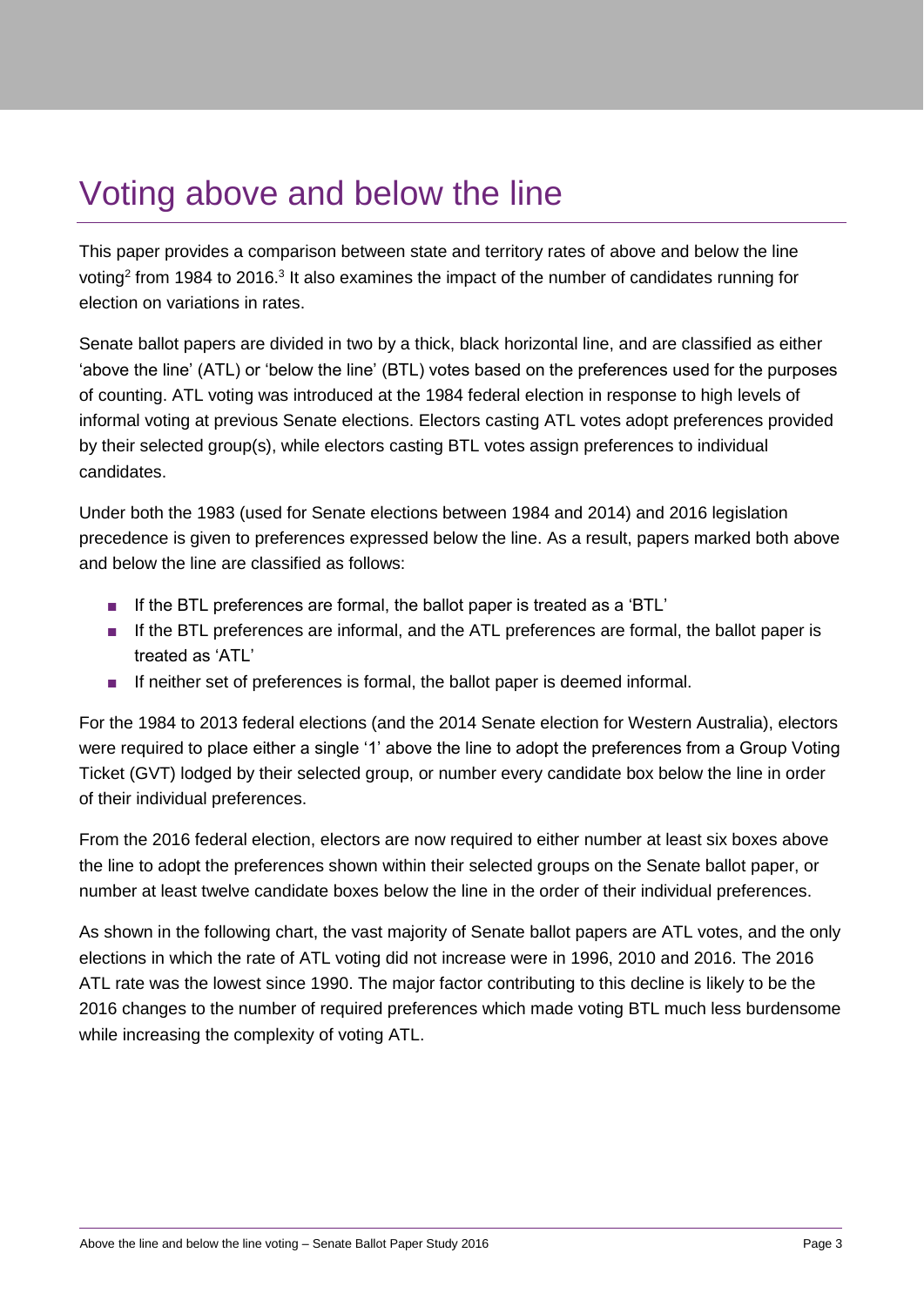

<span id="page-4-1"></span>

ATL voting became increasingly common from 1984 to 2013, although the rate of increase slowed following the 1993 election.

In recent elections the more populous states have tended to have higher rates of ATL voting than the smaller states and territories. [Table 1](#page-7-2) on page [7](#page-7-2) shows rates of ATL voting between 2001 and 2016.

There was a move away from ATL voting in the states at the 2016 Senate elections, most notably in Tasmania. By contrast the Northern Territory stayed within its recent historic range, and rates of ATL voting increased in the Australian Capital Territory.

The high rate of BTL voting in Tasmania is likely to be partly attributable to some candidates specifically campaigning for BTL votes (Coulter, 2016; Price, 2016). In the Australian Capital Territory there may have been a lesser incentive to engage in tactical voting under the new system, but no conclusions can be drawn at this stage.

Among a range of factors that affect the rate of ATL (or BTL) voting, the number of candidates on the ballot paper has been found to be the most significant.

### <span id="page-4-0"></span>Number of candidates and ATL voting

Prior to the 2016 reforms to Senate voting, there appears to have been a relationship between the number of candidates, and the incidence of ATL voting.<sup>4</sup> This was commonly attributed to large numbers of candidates below the line making it far more complex and time consuming for electors to correctly number boxes for up to 110 candidates below the line, rather than to simply place a '1' above the line.<sup>5</sup>

<sup>(</sup>Australian Electoral Commission, 2016a)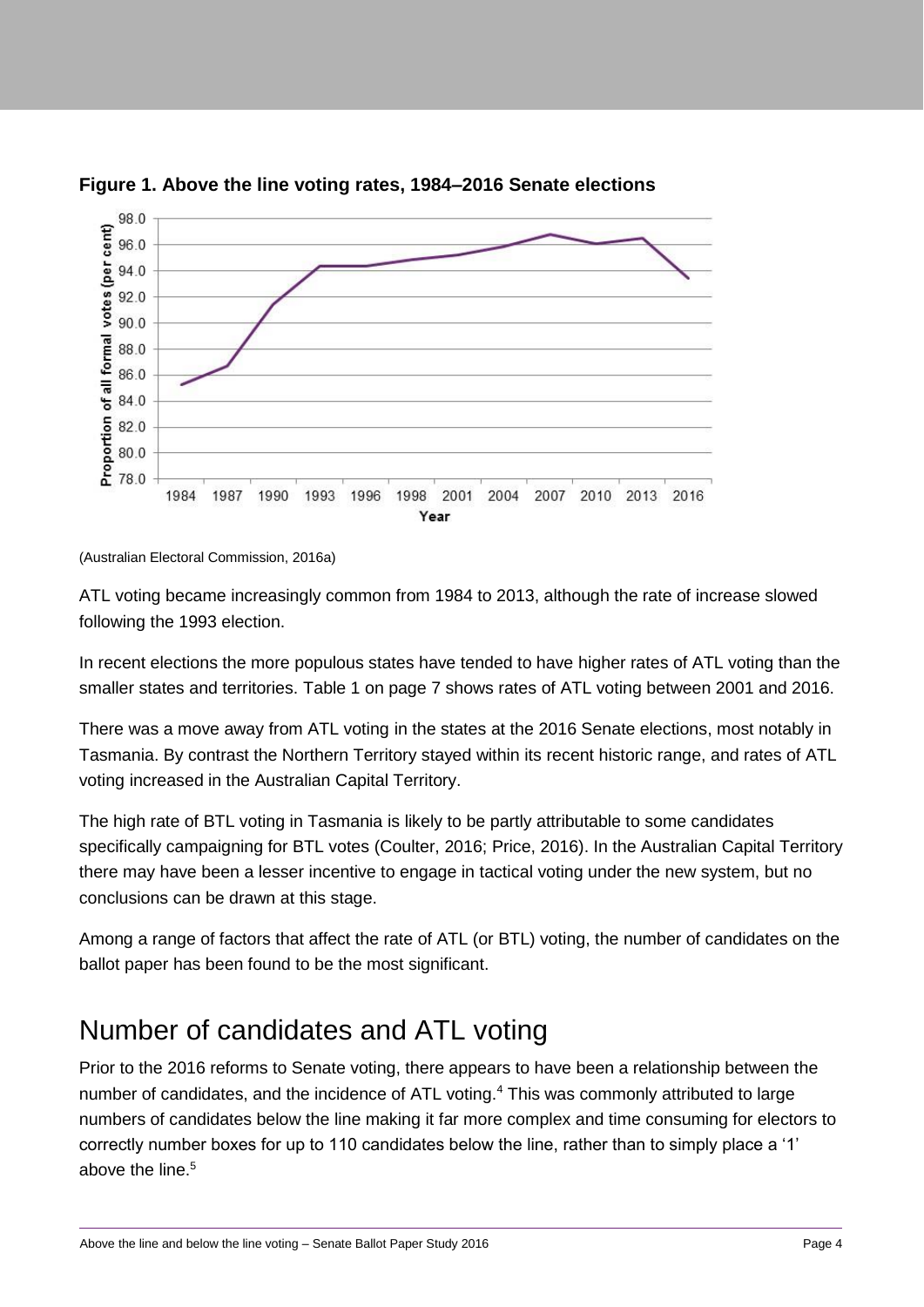Writing a complete number sequence of candidates below the line requires several things:

- An understanding of the correct marking procedure, requiring
	- Sufficient English literacy,
	- A translator, or
	- A pre-existing understanding of the correct marking procedure
- The ability to distinguish between potentially unknown candidates
- Sufficient numeracy and concentration to mark candidates sequentially with no repetition
- Sufficient time.

Some electors might find it difficult to record BTL preferences for ballot papers with a large number of candidates. This can be especially difficult when casting a vote by telephone.<sup>6</sup>

Large numbers of candidates also result in ballot papers becoming physically cumbersome. In some instances the papers cannot be laid flat on the writing surface of a voting booth, and have to use a small print font in order to fit all the candidates on the ballot paper. Difficulties in reading or physically manipulating the ballot paper may push some electors to prefer ATL voting.

Other factors that influence decisions to cast an ATL or BTL vote are likely to include:

- Familiarity with changes to the voting system, through
	- Experience with similar state or territory voting systems, or
	- Growing familiarity over time
- Degree of comfort with candidate order put forward by parties
- Campaigning by candidates against the party order, as seen in Tasmania in 2016
- Degree of comfort with Group Vote Tickets (under the previous system)
- Desire to preference individual candidates across multiple parties.

Nonetheless there is reasonably compelling evidence that the number of candidates is a significant factor in the decision to vote BTL, and that this becomes more influential the higher the number of candidates. In elections with few candidates, such as in the Australian Capital Territory and the Northern Territory, the weaker influence of the number of candidates may make other factors more influential on the rate of ATL voting.

A regression analysis comparing the numbers of Senate candidates to ATL voting rates from 1984 to 2013 shows a very high correlation between these variables (*r*=0.74), with the number of candidates explaining over half of the variation in ATL voting rates  $(r^2=0.55)$ .<sup>7</sup>

#### <span id="page-5-0"></span>**The 2016 Senate voting reforms**

Changes to the Senate voting system in 2016 (specifically, the introduction of PPV, with the requirement to number either 1 to 6 ATL, or 1 to 12 BTL) increased the effort required to cast an ATL vote while decreasing the effort required to cast a BTL vote.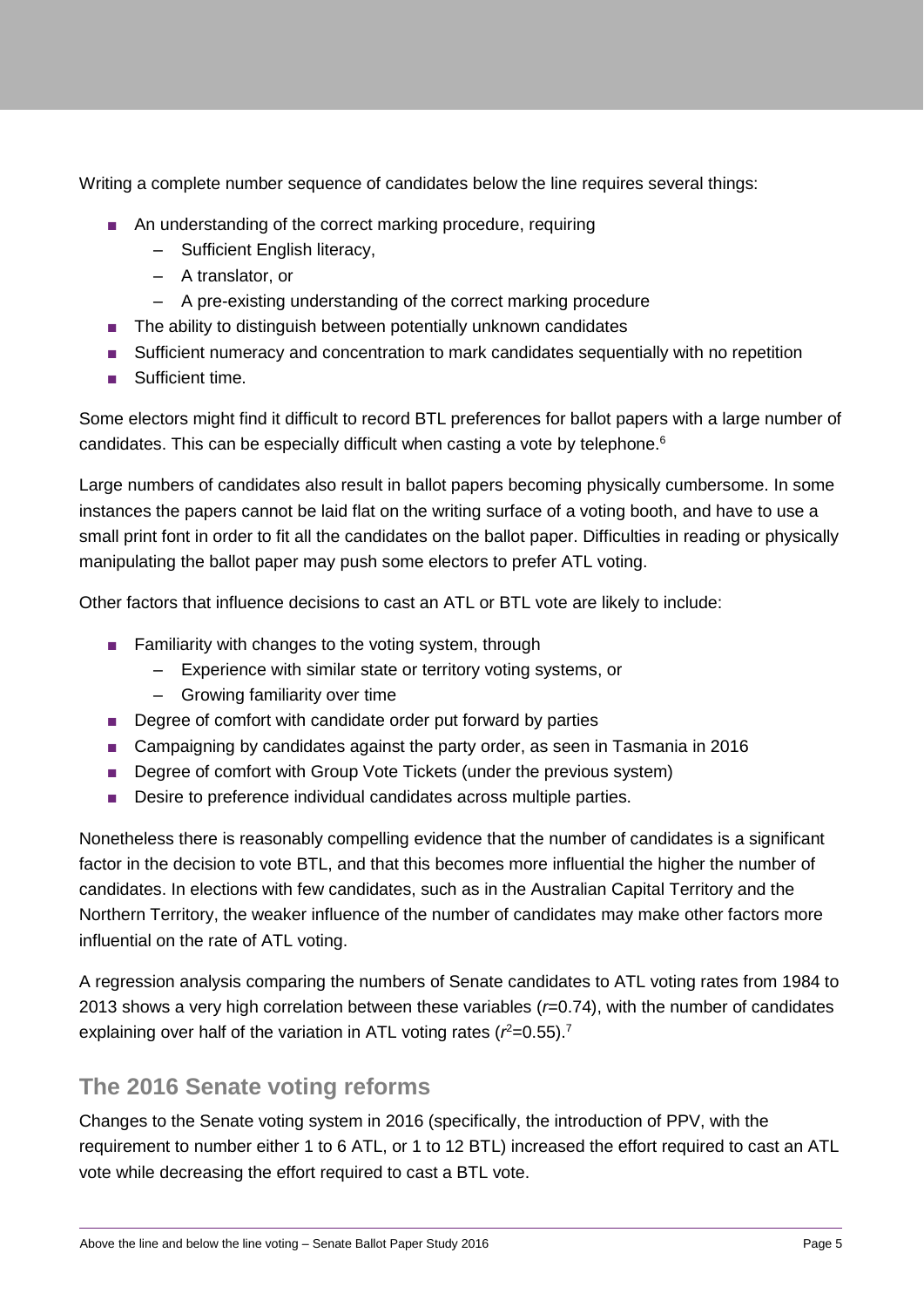As expected, the introduction of PPV led to a reduction in the overall ATL voting rate. As shown in [Table 1](#page-7-2) on page [7,](#page-7-2) this was borne out in all states and territories other than the Australian Capital Territory. This supports, but does not prove, the hypothesis that:

- Electors are more likely to cast a BTL vote when the relative effort to do so is reduced compared with the effort required to vote ATL
- Electors are more likely to cast an ATL vote if the relative ease of doing so increases compared to voting BTL.

As shown in [Table 2](#page-7-3) on page [7,](#page-7-3) the larger states tended to have more candidates in the 2016 senate elections, and lower rates of ATL voting. However the territories offer a counterpoint to the states, with both the Australian Capital Territory and the Northern Territory having higher rates of ATL voting than Tasmania. This supports the hypothesis from the previous section that the higher the number of candidates, the greater the effect it exerts on the decision to vote ATL.<sup>8</sup>

The 2016 changes in the Senate voting system therefore appear to have reduced, but not removed, the influence of candidate numbers on ATL/BTL voting rates. This is demonstrated by a notable decline in the correlation between candidate numbers and ATL voting rates in 2016 compared to elections from 1984 to 2013, as shown in [Table 3](#page-8-0) on page [8.](#page-8-0)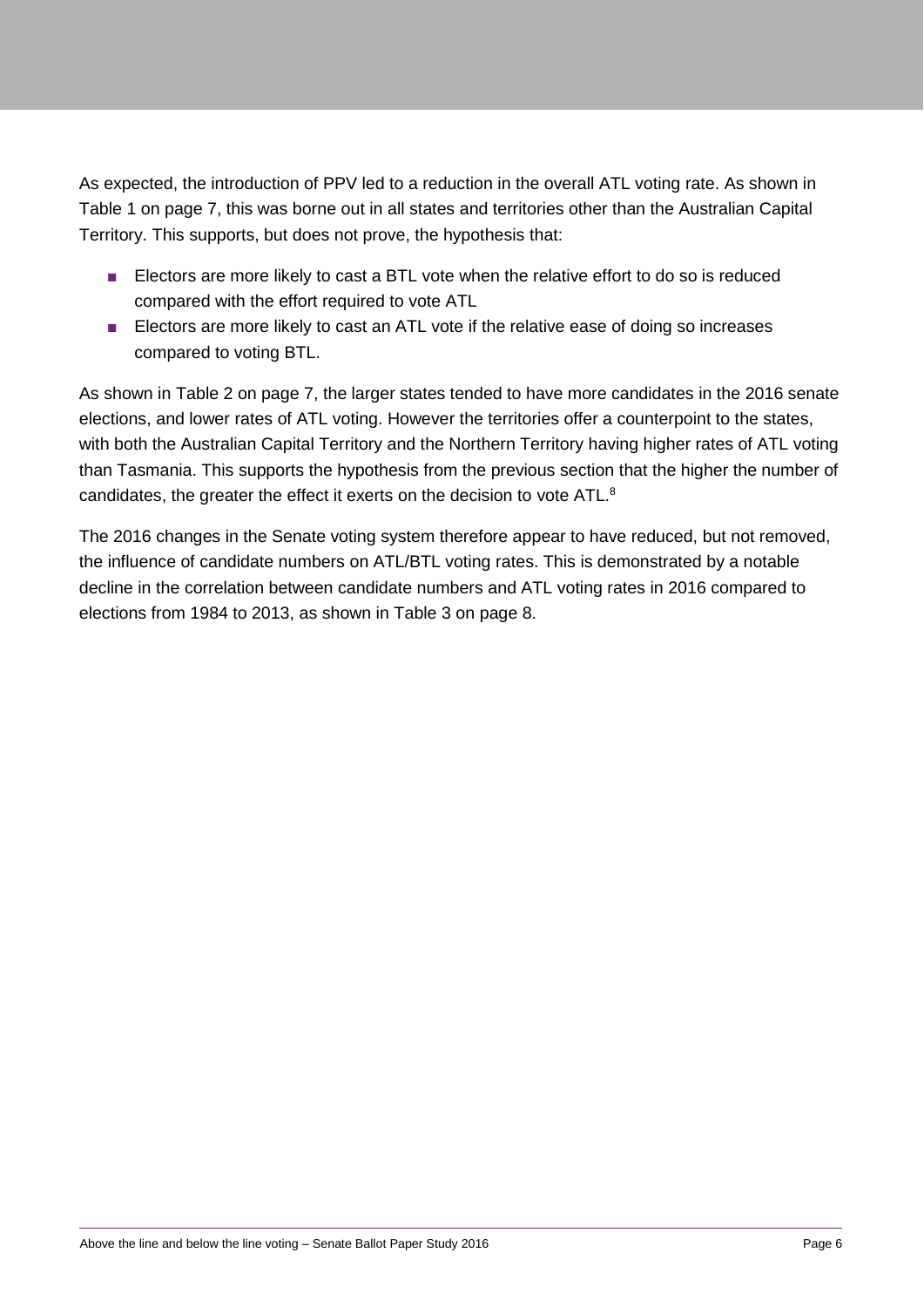# <span id="page-7-0"></span>Appendix

## <span id="page-7-1"></span>**Tables**

<span id="page-7-2"></span>

| Table 1. Rates of above the line voting by state/territory, 2001-2016 Senate elections |  |  |
|----------------------------------------------------------------------------------------|--|--|
|                                                                                        |  |  |

|                        | 2001  | 2004          | 2007  | 2010          | 2013  | 2016          |
|------------------------|-------|---------------|-------|---------------|-------|---------------|
| <b>State/territory</b> | %     | $\frac{9}{6}$ | $\%$  | $\frac{9}{6}$ | $\%$  | $\frac{9}{6}$ |
| <b>NSW</b>             | 97.06 | 97.63         | 98.18 | 97.76         | 97.90 | 94.60         |
| Vic.                   | 96.76 | 97.74         | 97.95 | 97.01         | 97.33 | 94.69         |
| Qld                    | 95.52 | 94.84         | 97.26 | 96.91         | 97.00 | 93.86         |
| <b>WA</b>              | 94.74 | 95.82         | 97.31 | 96.94         | 96.17 | 94.49         |
| <b>SA</b>              | 92.18 | 94.10         | 93.16 | 94.10         | 93.47 | 91.50         |
| Tas.                   | 80.45 | 81.18         | 84.17 | 79.82         | 89.66 | 71.88         |
| <b>ACT</b>             | 77.91 | 79.13         | 82.80 | 75.93         | 80.13 | 84.82         |
| <b>NT</b>              | 90.29 | 89.66         | 92.13 | 90.67         | 91.89 | 91.42         |
| <b>Total</b>           | 95.24 | 95.85         | 96.78 | 96.12         | 96.49 | 93.47         |

(Australian Electoral Commission, 2016a)

#### <span id="page-7-3"></span>**Table 2. Numbers of options and voting rates for above the line and below the line voting, 2016 Senate elections**

|                        | Above the line voting |       |                | <b>Below the line voting</b> |
|------------------------|-----------------------|-------|----------------|------------------------------|
|                        | <b>Options</b>        | Rate  | <b>Options</b> | Rate                         |
| <b>State/territory</b> | no.                   | $\%$  | no.            | $\%$                         |
| <b>NSW</b>             | 41                    | 94.60 | 151            | 5.40                         |
| Vic.                   | 38                    | 94.69 | 116            | 5.31                         |
| Qld                    | 38                    | 93.86 | 122            | 6.14                         |
| <b>WA</b>              | 28                    | 94.49 | 79             | 5.51                         |
| <b>SA</b>              | 23                    | 91.50 | 64             | 8.50                         |
| Tas.                   | 21                    | 71.88 | 58             | 28.12                        |
| <b>ACT</b>             | 10                    | 84.82 | 22             | 15.18                        |
| <b>NT</b>              | $\overline{7}$        | 91.42 | 19             | 8.58                         |
| <b>Total</b>           | 206                   | 93.47 | 631            | 6.53                         |

(Australian Electoral Commission, 2016b)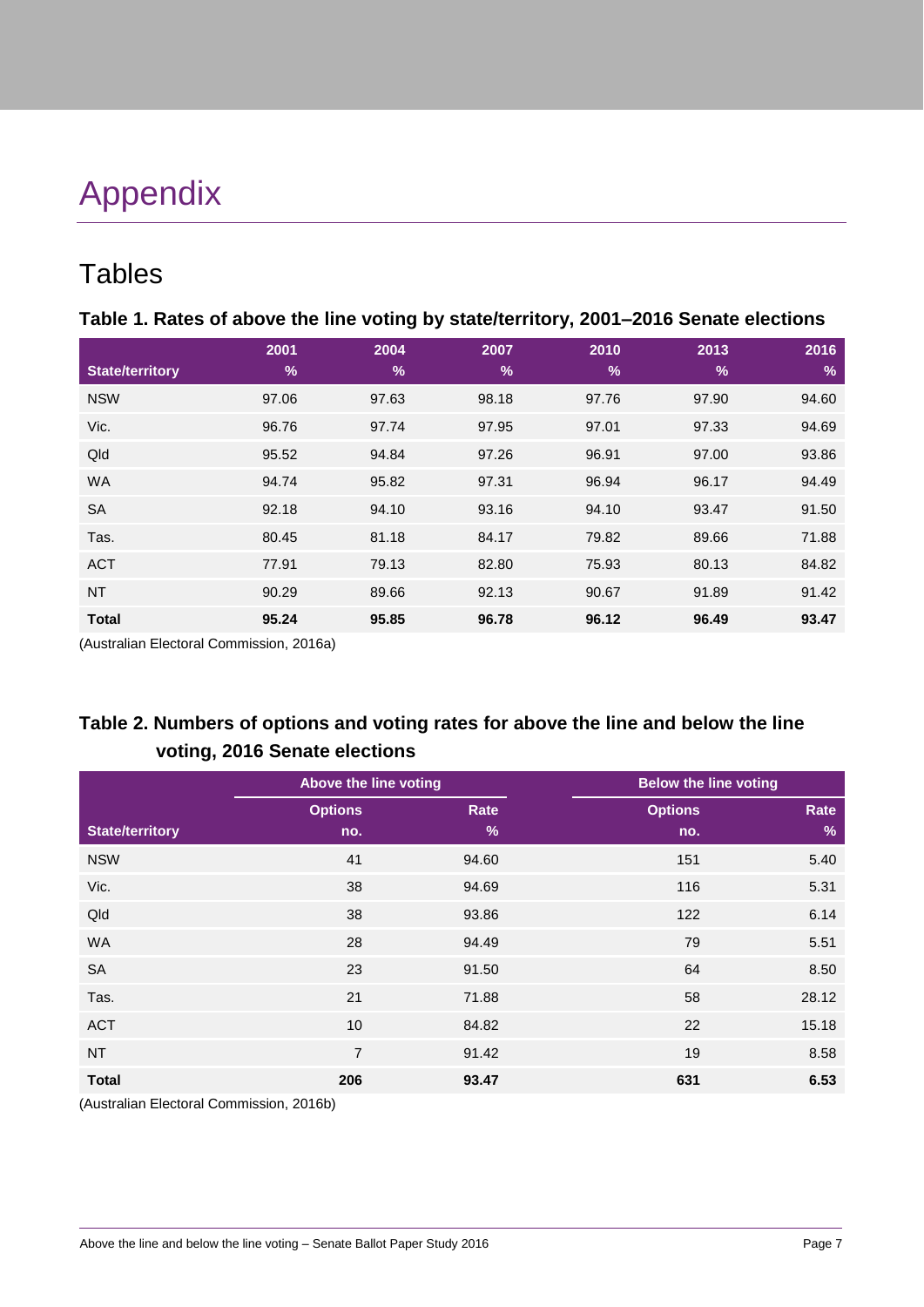|      | 1984-2016 Senate elections |                                             |                    |  |
|------|----------------------------|---------------------------------------------|--------------------|--|
| Year | <b>Candidates</b><br>no.   | Above the line voting rate<br>$\frac{9}{6}$ | <b>Correlation</b> |  |
| 1984 | 202                        | 85.27                                       | 0.81               |  |
| 1987 | 255                        | 86.71                                       | 0.78               |  |
| 1990 | 223                        | 91.42                                       | 0.81               |  |

 266 94.38 0.85 255 94.35 0.76 329 94.90 0.80 285 95.24 0.72  $330$   $95.85$   $0.80$  . The contract of the contract of the contract of the contract of the contract of the contract of the contract of the contract of the contract of the contract of the contract of the contract of the contract of the . The contract of the contract of the contract of the contract of the contract of the contract of the contract of the contract of the contract of the contract of the contract of the contract of the contract of the  $96.49$   $0.77$ 831 93.47 93.47 93.47 93.47 93.47 93.47 93.47 93.47 93.47 93.47 93.47 93.47 93.47 93.47 93.47 93.47 93.47 93.47 93.47 93.47 93.47 93.47 93.47 93.47 93.47 93.47 93.47 93.47 93.47 93.47 93.47 93.47 93.47 93.47 93.47

# <span id="page-8-0"></span>**Table 3. Correlation between number of candidates and above the line voting rates,**

(Australian Electoral Commission, 2016a)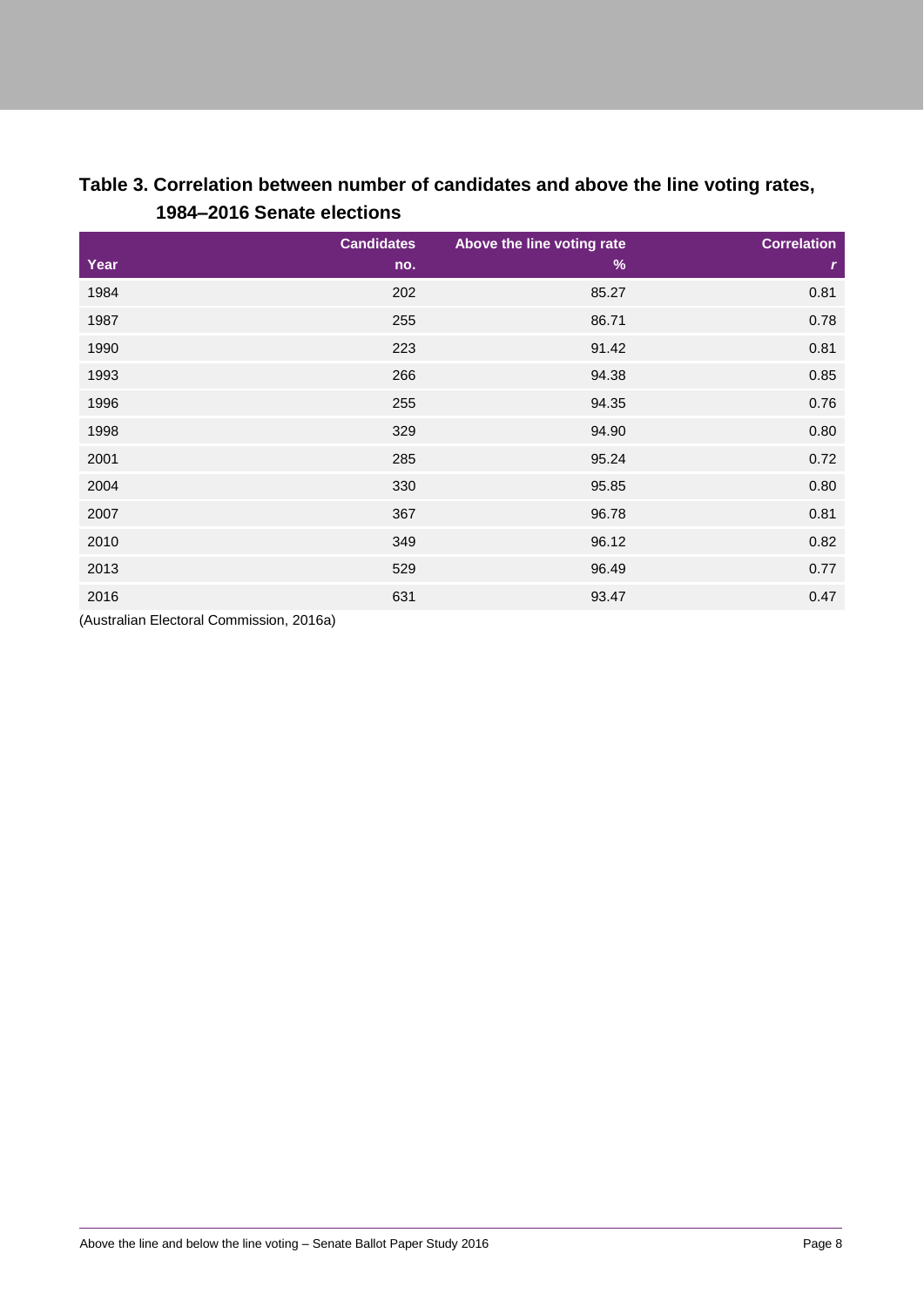## <span id="page-9-0"></span>References

- Australian Electoral Commission. (2016a). Historical Election Statistics Archive. Strategic Research and Analysis Section, Internal electronic resource.
- Australian Electoral Commission. (2016b). *Tally Room, 2016 Federal Election*. Retrieved December 22, 2016, from http://results.aec.gov.au/20499/Website/HouseDefault-20499.htm
- Coulter, E. (2016, June 30). Election 2016: Tasmanians urged to vote below the line as state's Senate race described as 'lottery'. *ABC News*. Retrieved December 22, 2016, from http://www.abc.net.au/news/2016-06-30/election-tasmanians-urged-to-vote-below-line-onsenate-ballot/7558582
- Green, A. (2014, October 7). *Why Senate Choice isn't like a Sandwich Shop.* Retrieved December 22, 2016, from Antony Green's Election Blog: http://blogs.abc.net.au/antonygreen/2014/10/why-senate-choice-isnt-like-a-sandwichshop.html
- Joint Standing Committee on Electoral Matters. (2016, March 1). *Official Committee Hansard.* Public hearing for the JSCEM Inquiry into the Commonwealth Electoral Amendment Bill 2016. Retrieved December 22, 2016, from http://www.aph.gov.au/Parliamentary\_Business/Committees/Joint/Electoral\_Matters/CEAB20 16/Public\_Hearings
- Price, J. (2016, July 26). How Lisa Singh beat Labor's machine men. *The Sydney Morning Herald*. Retrieved December 22, 2016, from http://www.smh.com.au/comment/how-lisa-singh-beatlabors--machine-men-20160725-gqdf05.html
- Raue, B. (2016, February 19). *How hard is it to go your own way voting in the Senate?* Retrieved December 22, 2016, from The Tally Room: http://www.tallyroom.com.au/27224